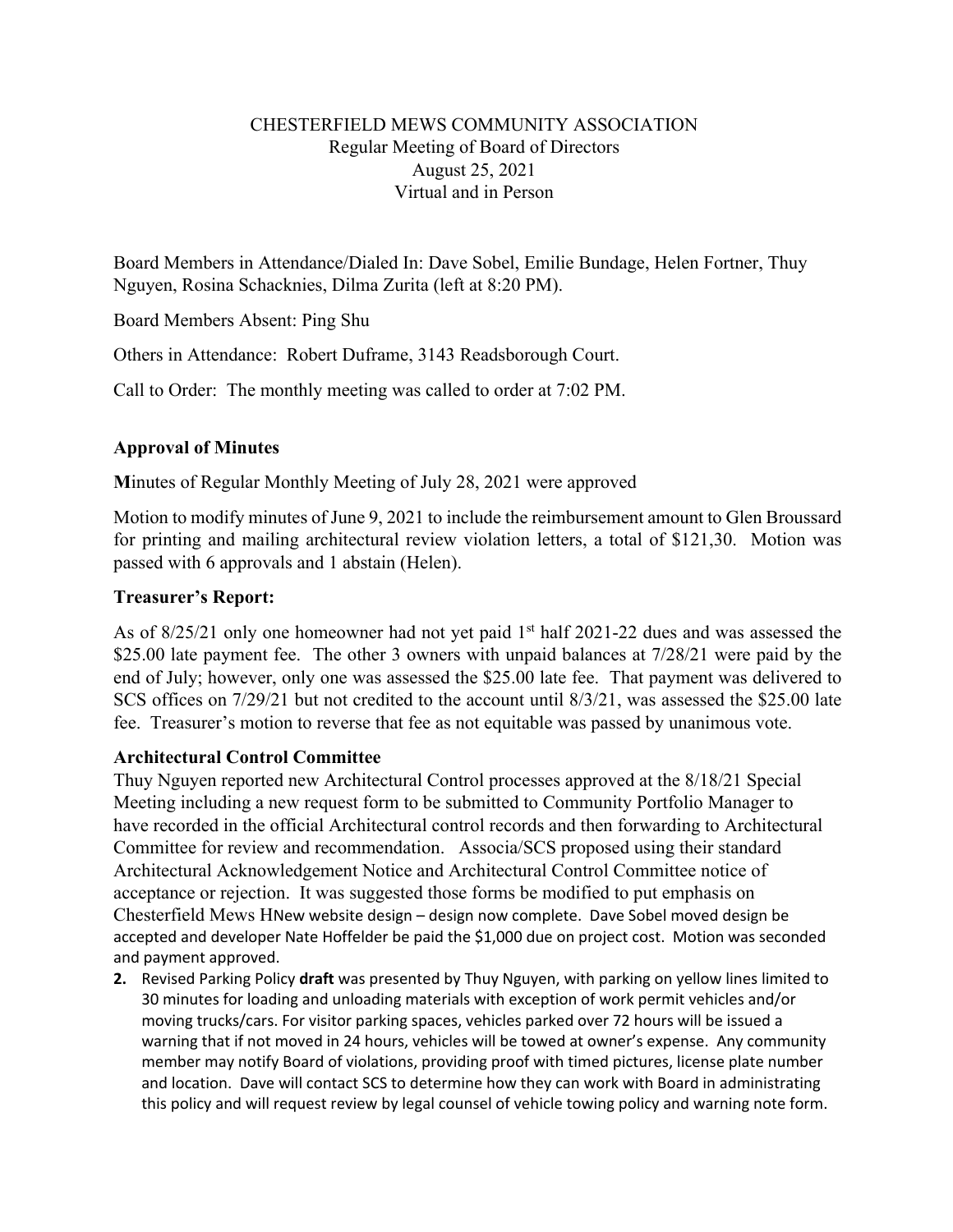- **3.** Tree work status 2 proposals received, another contractor is scheduled to inspect the trees in early September and will submit the third proposal. Once summary comparisons of proposals prepared by SCS, a special meeting will be called to review.
- **1.**
- **2.** SCS forwarded copy of an early proposal from American Disposal for another 3 year term at \$14.50 per unit. Motion for Dave to verify with SCS current contract terms, if proposed rate is current contract 3.5% annual increase rate and if rate is reasonable per market standards. Motion passed.
- **3.** Other contracts pending review include audit contract. Current audit for year ending 4/30/21 is the third year of a 3year contract. Dave's motion for SCS to solicit bids for a new audit contract was passed.
- **4.** SCS contract expires December 2021. Motion to retain SCS for the next year passed with one negative vote (Emilie). Dave will contact Gay Bridges to discuss possible changes in a contract for 2022.
- **5.** Blade Runners contracts is for 5 year terminating 12/31/23. Possibly some modifications for the next two years can be discussed later this fall.
- **6.** Community communications
	- The BMW marked in a Colchester Visitor space was no longer parked there early Sunday, Aug 28th.
	- Brush pile on upper Readsborough from John Whitlock, 3133 Delburne Court, had been removed
	- Exposed wiring behind 3135 Readsborough was referred to Ridge Samala, Community Property Manager
	- E-mail concerning Fairfax County trees fallen on community property behind 3156-3166 Colchester referred to Property Manager to request Fairfax County removal of those trees.
	- Other e-mails from residents concerning trees also referred to Property Manager to add to tree list, if needed, including dead or dying trees on Readsborough cul-du-sac ad and 3130 Delburne on homeowner's property, and concerns about possible damage from trees to residences at 3130 Colchester, 3136 Colchester, 3148 Colchester, and 3138 Eakin Park

Meeting was adjourned at 8:40 PM.

•